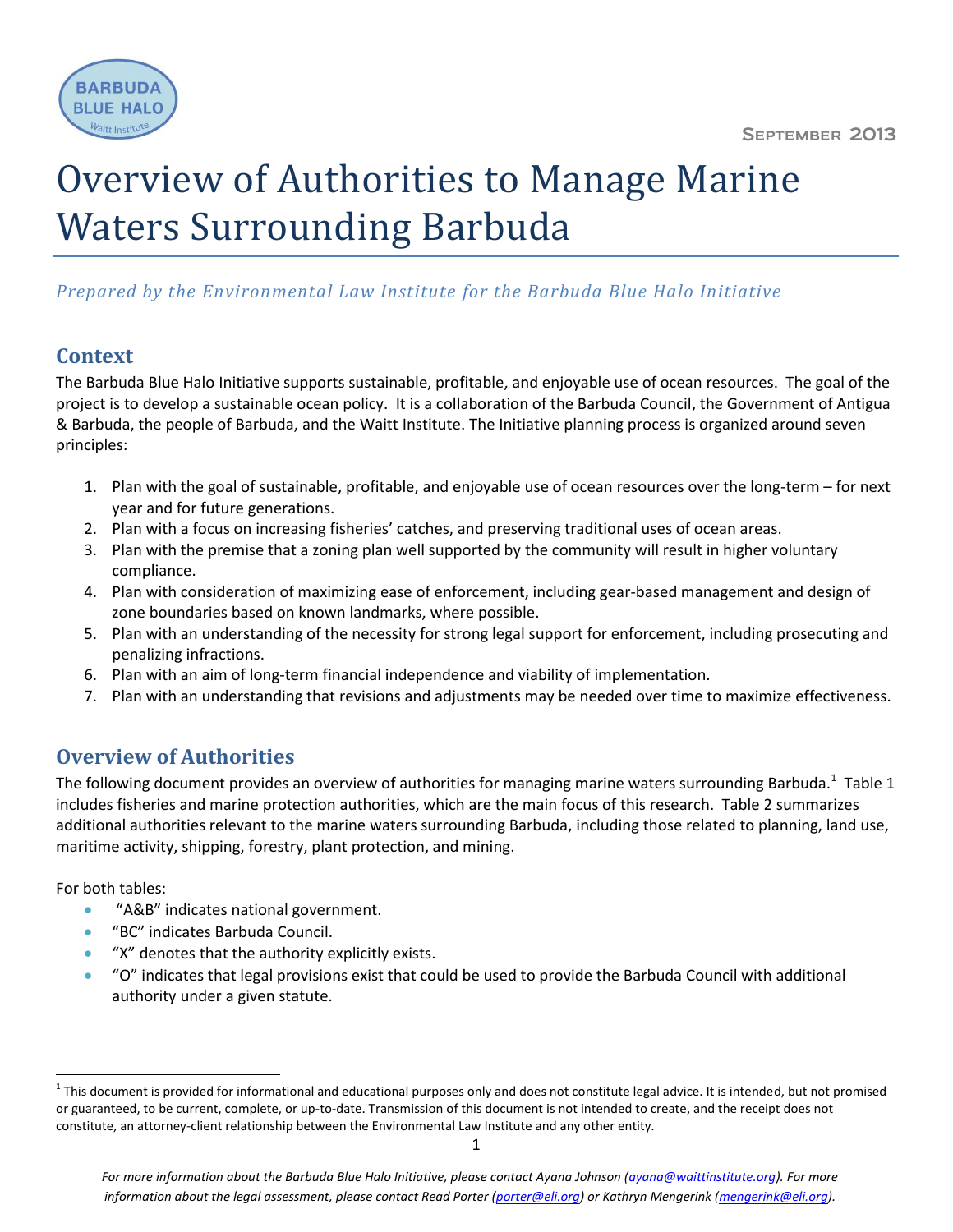

#### September 2013

## **Table 1. Fishing & Marine Protection Authorities in Barbuda**

| <b>AUTHORITIES</b>                            | <b>INSTITUTION</b> |              | <b>OVERVIEW</b>                                                                                                                                                                                                |  |  |  |  |
|-----------------------------------------------|--------------------|--------------|----------------------------------------------------------------------------------------------------------------------------------------------------------------------------------------------------------------|--|--|--|--|
| <b>FISHERIES AUTHORITY</b>                    |                    |              |                                                                                                                                                                                                                |  |  |  |  |
|                                               | A&B                | <b>BC</b>    |                                                                                                                                                                                                                |  |  |  |  |
| <b>Barbuda Local</b><br><b>Government Act</b> |                    | $\mathsf{x}$ | • "the duty of the Council  to administer fisheries" subject to "general or special"<br>directions" from the Cabinet<br>• "The Council shall have power to make regulations and by-lawswith respect tofishing" |  |  |  |  |
| <b>Barbuda (Shooting</b><br>& Fishing) Bylaw  |                    | $\mathsf{x}$ | • "Council may issue permits to persons to take fish (during such period and in such area as<br>may be set in said permits)" out to 1 maritime league                                                          |  |  |  |  |
| <b>Barbuda Land Act</b>                       |                    | $\mathsf{X}$ | • "The Council shall designate areas of land in Barbuda for  fisheries"                                                                                                                                        |  |  |  |  |
| <b>Fisheries Act</b>                          | X                  | 0            | • Applies to all "Antigua and Barbuda waters"<br>No exceptions expressed for Barbuda, but Minister can appoint a local fisheries<br>٠<br>management authority to manage a local fisheries management area      |  |  |  |  |

#### **MARINE PROTECTION AUTHORITY**

|                                                                    | <b>A&amp;B</b> | <b>BC</b>    |                                                                                                                                                                                                                                                                                                                                                              |
|--------------------------------------------------------------------|----------------|--------------|--------------------------------------------------------------------------------------------------------------------------------------------------------------------------------------------------------------------------------------------------------------------------------------------------------------------------------------------------------------|
| <b>Barbuda Local</b><br><b>Government Act</b>                      |                | X            | • The Council shall have power to make regulations and by-lawswith respect to the<br>management and control of  public parks and other places of public recreation"                                                                                                                                                                                          |
| <b>Barbuda Land Act</b>                                            |                | X            | • "The Council shall have the responsibility and duty forthe administration of land in<br>Barbuda"<br>• The Council shall designate areas of land in Barbuda forpublic purposes;  tourism<br>development;  [and] national parks"                                                                                                                             |
| <b>National Parks</b><br>Act, as amended<br>by Barbuda Land<br>Act | $\mathsf{X}$   | $\mathsf{X}$ | . National Parks Authority for Barbuda must preserve, protect and manage parks in<br>Barbuda<br>• Barbuda Parks Commissioner responsible for implementation and developing<br>management plan, which must be approved by Barbuda Authority, Minister, and Cabinet<br>• Council authorized to create management plans with approval from Minister and Cabinet |
| <b>Marine</b><br>(Protection &<br><b>Enhancement) Act</b>          | $\mathsf{x}$   | $\circ$      | • Minister may "designate any portion of the marine areas of Antigua and Barbuda as a<br>restricted area"<br>• Minister may assign "to any person, Board, committee or body which he considers<br>competent for the purpose, responsibility for the control and management" of restricted<br>areas                                                           |
| <b>Fisheries Act</b>                                               | X              | O            | • Minister may declare Marine Reserves, fishing priority areas, and local fisheries<br>management areas<br>• In local fisheries management areas, local managers can regulate fishing with by-laws<br>"not inconsistent with this Act or regulations made under this Act," subject to approval<br>by Minister                                                |
| <b>Physical Planning</b><br>Act                                    |                | X            | • Authorizes Barbuda bodies (Council and Planning Commission) to establish<br>"environmental protection areas" with accompanying management plans                                                                                                                                                                                                            |
| <b>Public Parks Act</b>                                            | X              |              | • Allows establishment of public parks, including submerged lands                                                                                                                                                                                                                                                                                            |

*For more information about the Barbuda Blue Halo Initiative, please contact Ayana Johnson [\(ayana@waittinstitute.org\)](mailto:ayana@waittinstitute.org). For more information about the legal assessment, please contact Read Porter [\(porter@eli.org\)](mailto:porter@eli.org) or Kathryn Mengerink [\(mengerink@eli.org\)](mailto:mengerink@eli.org).*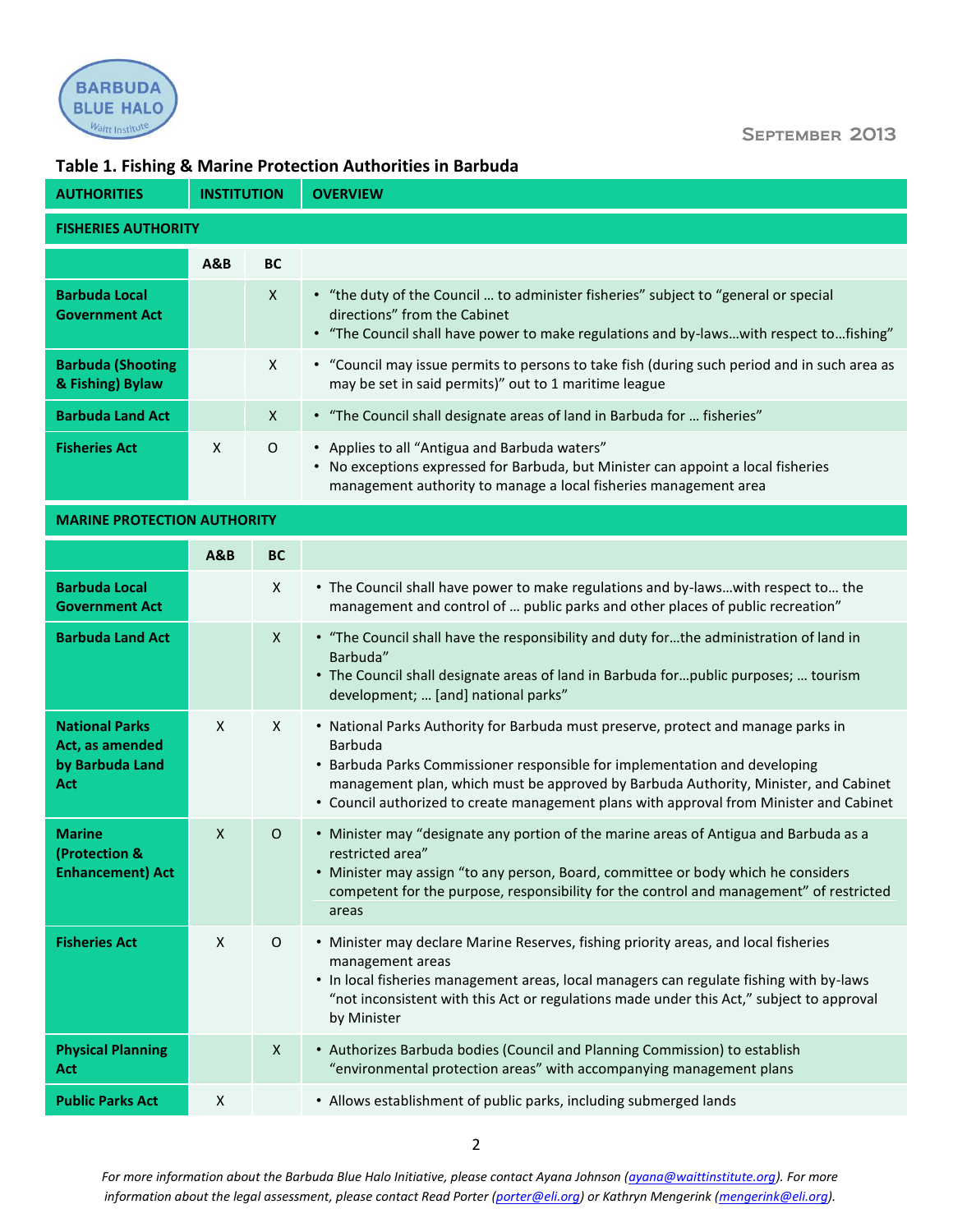



| <b>AUTHORITIES</b>                            | <b>INSTITUTION</b> |                | <b>OVERVIEW</b>                                                                                                                                                                                                                                                                                                                                                                              |  |  |  |  |
|-----------------------------------------------|--------------------|----------------|----------------------------------------------------------------------------------------------------------------------------------------------------------------------------------------------------------------------------------------------------------------------------------------------------------------------------------------------------------------------------------------------|--|--|--|--|
| <b>PLANNING &amp; LAND USE</b>                |                    |                |                                                                                                                                                                                                                                                                                                                                                                                              |  |  |  |  |
|                                               | <b>A&amp;B</b>     | <b>BC</b>      |                                                                                                                                                                                                                                                                                                                                                                                              |  |  |  |  |
| <b>Physical Planning</b><br>Act               | X                  | X              | Establishes planning framework. Specifically,<br>Composition, procedures and finances of the Barbuda Planning Commission will be<br>determined by Barbuda Council and Antigua and Barbuda government by regulation<br>(§5)<br>Barbuda Planning Commission and Barbuda Council given authority to create<br>development plan for Barbuda with Barbuda Land Act Schedule (Part III, §9 et seq) |  |  |  |  |
| <b>Barbuda Land Act</b>                       |                    | $\mathsf{X}$   | • Calls for Council to prepare a development plan<br>• Authorizes action for planning by:<br>• Barbuda Planning Commission<br>• Chairman of the Barbuda Planning Commission<br>• Barbuda Council<br>• Creates Barbuda Land Registry to record leases, easements, and other land rights in<br>Barbuda                                                                                         |  |  |  |  |
| <b>MARITIME ACTIVITY &amp; SHIPPING</b>       |                    |                |                                                                                                                                                                                                                                                                                                                                                                                              |  |  |  |  |
|                                               | <b>A&amp;B</b>     | <b>BC</b>      |                                                                                                                                                                                                                                                                                                                                                                                              |  |  |  |  |
| <b>Port Authority Act</b>                     | $\pmb{\mathsf{X}}$ |                | • Developing harbours, operating port services, and controlling foreshores, harbours, and<br>entrances                                                                                                                                                                                                                                                                                       |  |  |  |  |
| <b>Merchant</b><br><b>Shipping Act</b>        | X                  |                | • Provides regulatory framework for merchant shipping<br>• Implements international maritime agreements<br>• Requires coasting trade vessels be registered to Antigua and Barbuda                                                                                                                                                                                                            |  |  |  |  |
| <b>Defence Act</b>                            | $\pmb{\mathsf{X}}$ |                | • Directs Coast Guard to enforce harbour and port regulations; fisheries; territorial waters<br>and economic zones; and safety at sea                                                                                                                                                                                                                                                        |  |  |  |  |
| <b>Barbuda Act</b>                            |                    | $\pmb{\times}$ | • Requires all vessels engaged in coasting trade with Barbuda to have a licence from the<br>Barbuda Council and allows enforcement by boarding officers on Barbuda                                                                                                                                                                                                                           |  |  |  |  |
| <b>Barbuda Local</b><br><b>Government Act</b> |                    | X              | • Authorizes the Barbuda Council to develop regulations and by-laws related to coasting<br>trade                                                                                                                                                                                                                                                                                             |  |  |  |  |

## **Table 2. Other Authorities Relevant to Ocean Management in Barbuda**

(Table 2 continued on page 4)